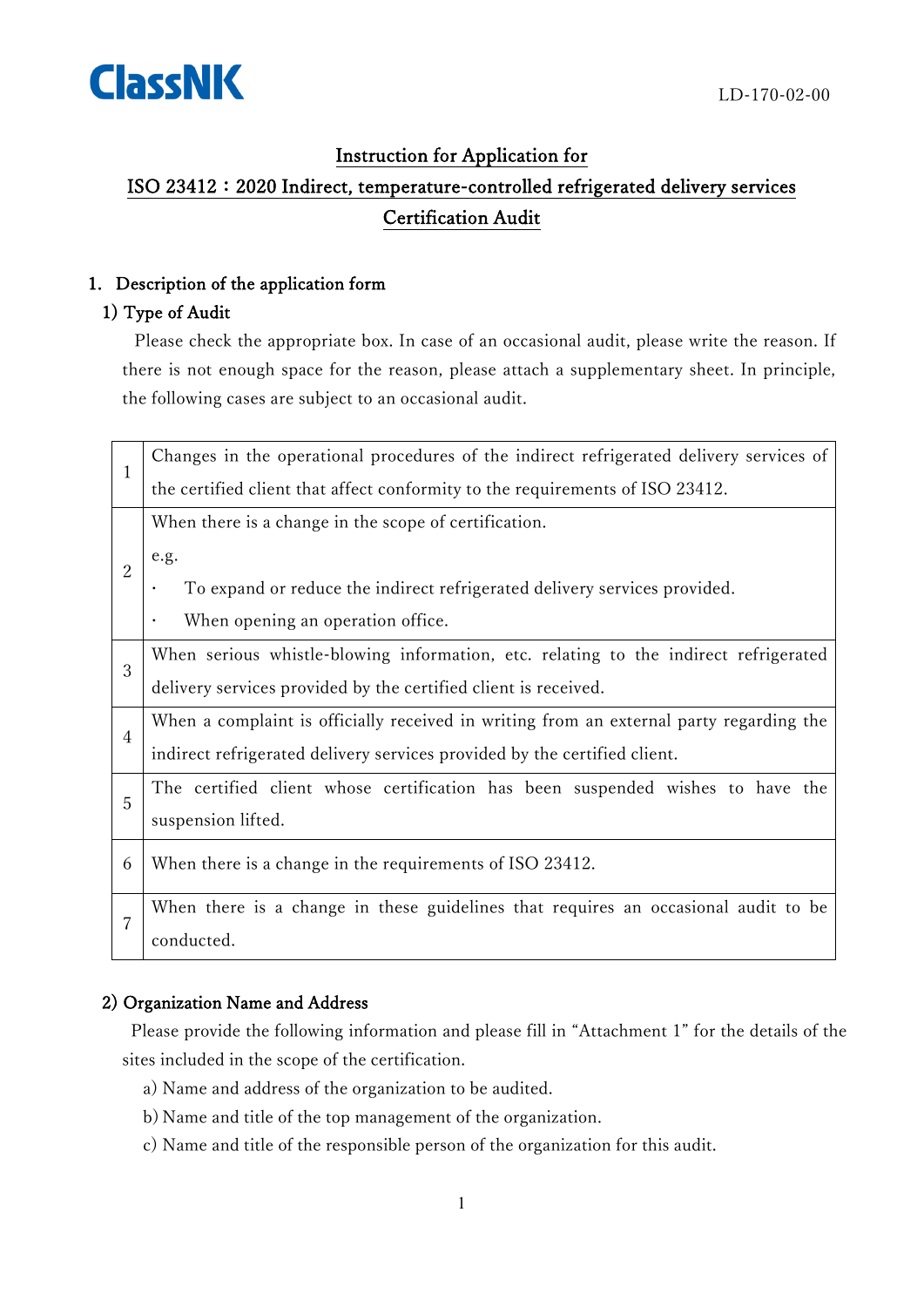ClassNK

d) Name and title of the person in charge and contact information.

#### 3) Scope of Certification/Business Activities

Please provide the scope of certification or business activities to be audited.

In case of application for an audit other than an initial audit, if there is no change in the scope of certification or business activities, please fill in "Remain the same".

e.g.

- ① Indirect refrigerated delivery services for refrigerated parcels which contain temperaturesensitive goods (including foods) in land transportation.
- ②All indirect refrigerated delivery service stages from acceptance (receipt) of a chilled or frozen parcel from the delivery service user to its delivery at the designated destination, including intermediate transfer of the refrigerated parcels between refrigerated vehicles or container and via a geographical routing system.

#### 4) Expected On-site Audit Date

Please provide the expected date of an on-site audit that prefers (a tentative date is acceptable).

The specific date of an on-site audit will be discussed separately between an auditor and the client, taking into account the progress of a document audit and preparations at the client.

#### 5) Contract with Consultant

If the client is supporting by a consultant in establishing and maintaining the indirect refrigerated delivery services that conform to the requirements of ISO 23412, please check the "Yes" box and provide the name of the consultant company with which the client have a contract. (This information is to be filled in as necessary to ensure the fairness of an audit.)

#### 6) Attached Data

Please check the applicable boxes of the attached data. If it is difficult to submit the operation manuals at the same time, the client may send it later.

The attached operation manuals, etc. of the client will be audited through a document audit to ensure that it conforms to the requirements of ISO 23412.

#### 7) Where to charge certification audit fee

Please select the applicable billing address for certification audit fee.